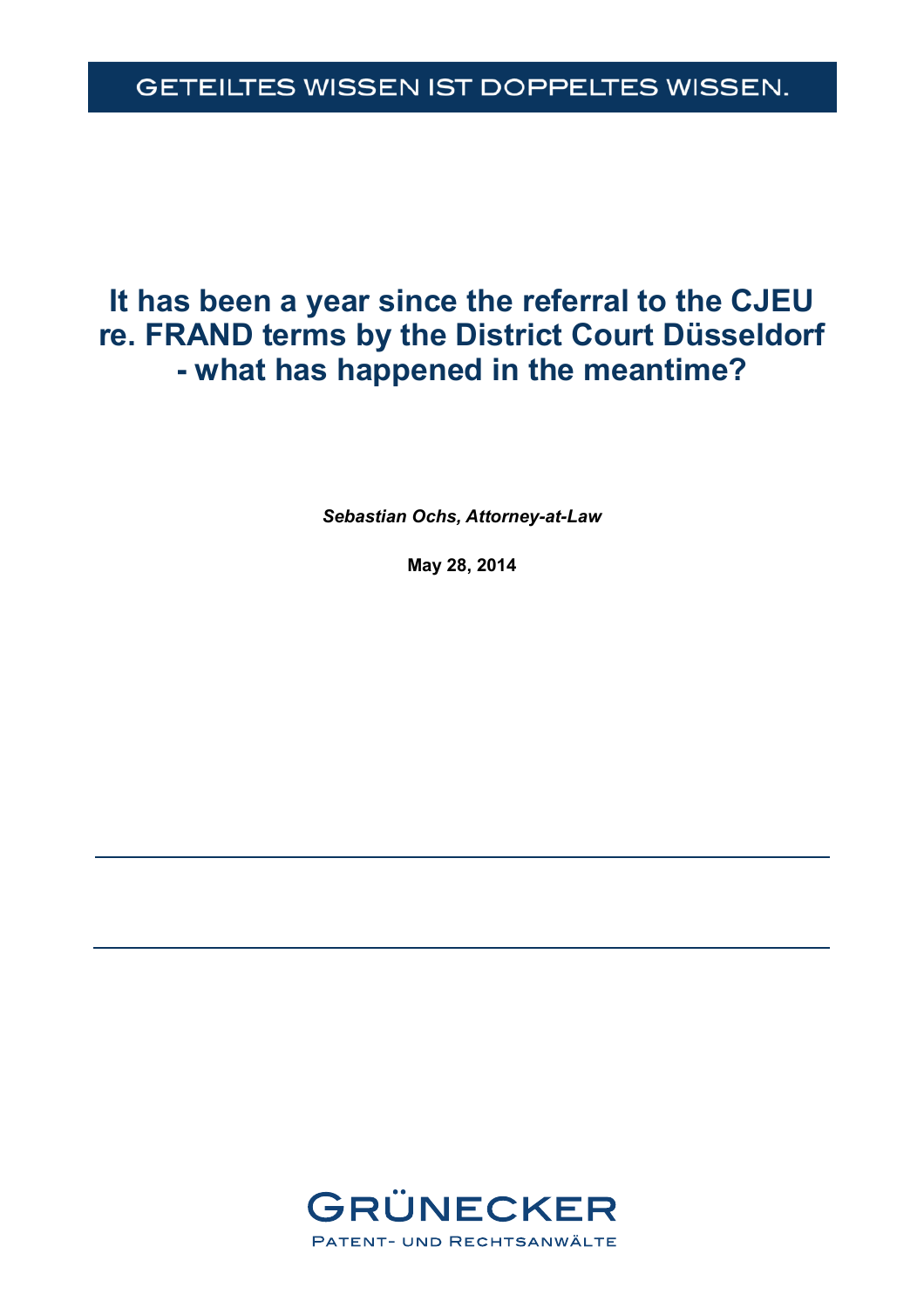# **It has been a year since the referral to the CJEU re. FRAND terms by the District Court Düsseldorf - what has happened in the meantime?**

#### **I. Preliminary remark**

In its decision of 3/21/2013 the District Court Düsseldorf referred to the CJEU detailed questions in connection with the [FRAND](http://www.grunecker.de/files/update_frand_grunecker_en.pdf) objection. We had reported on this. The questions referred to the CJEU predominantly relate to the modalities of an effective FRAND license offer.

Over a year has passed since the referral. The question therefore arises, what effect the referral to the CJEU has on patent infringement proceedings concerning standard essential patents in Germany.

In addition, the European Commission recently decided at the European level in the Apple vs. Samsung and Apple vs. Motorola cases on the requirements of a FRAND license offer.

#### **II. National level**

#### **1. Conceivable reaction: Suspension of the infringement proceedings until a decision is issued by the CJEU**

Similar to a nullity suit in regard to the patent in suit, the CJEU referral could be prejudicial to the outcome of the infringement proceedings, so that the infringement court would, if necessary, have to suspend the proceedings.

A prerequisite of a suspension is that the cases are comparable. For this reason, the decision in the infringement proceedings would have to partially depend upon the decision/answer by the CJEU (so-called "prejudicial effect").

However, even if there were a prejudicial effect, suspending the proceedings would be at the discretion of the infringement court. Within the scope of the discretionary decision, it weighs up the conflicting interests of the parties.

In the case of requests for preliminary rulings in patent infringement proceedings, three different interests are in conflict with one another:

- 1. The Plaintiff's interest in rapidly enforcing its temporary exclusivity re. the invention.
- 2. The Defendant's interest in nondiscriminatory handling of the case in regard to the use of a standard essential patent.
- 3. The general interest of the public in a decision that is in line with the regulations of European law. This entails preventing decisions by individual countries that transpire retrospectively to infringe European law.

Until such time as a suspension is actually declared, some hurdles need to be overcome by the Defendant.

#### **2. Reception in case law**

Overall, there have to date only been a few (published) decisions which deal with the request for a preliminary ruling and the matter of suspension. The case law, however, demonstrates different attitudes towards the legal issue in different regions.

The Court of Appeals Düsseldorf is supposed to have ordered a suspension in two sets of proceedings in view of the decision of Düsseldorf Regional Court. To what extent, however, the decision is solely attributable to the CJEU referral remains unclear. On the whole, the Düsseldorf patent divisions rather seem to be inclined to suspend proceedings in cases where cease and desist claims are (also) asserted.

The District Court Mannheim and the Court of Appeals Karlsruhe handle things differently.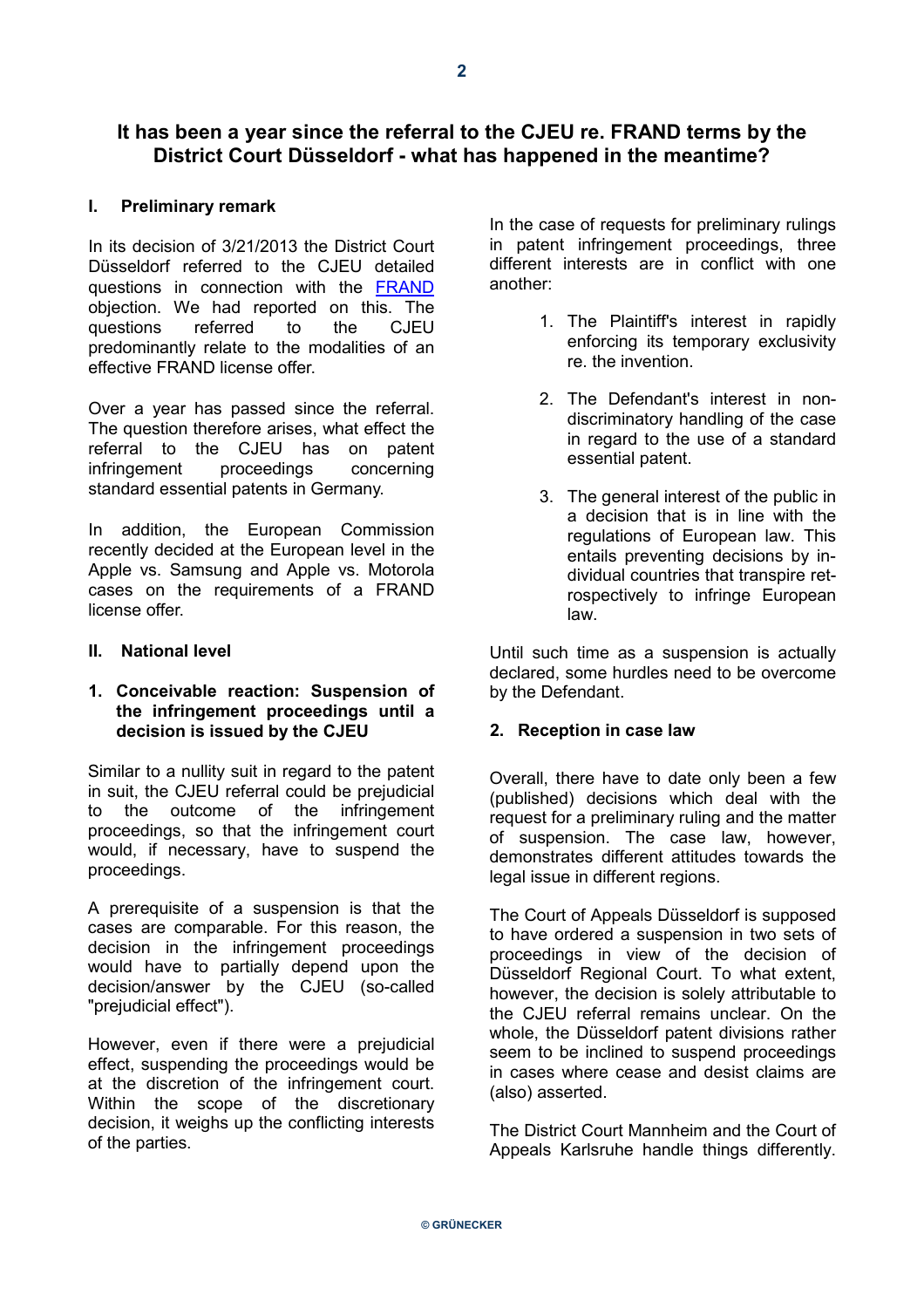Both courts have to date recognizably not issued any decision to suspend the proceedings in this direction.

Rather, the District Court Mannheim (*cf*. judgment of 12/17/2013, Case No. 2 O 41/13) has put forward an opinion to the effect that no prejudicial effect exists in any case in cases where only a contingent willingness to take a license has been declared. The case forming the basis for the CJEU referral notably, as per the Court, concerns the submission of a contingent license offer. Hence, the circumstances of the cases are not sufficiently comparable.

However, in its decision of 11/8/2013, the District Court Mannheim suspended proceedings on the approval of license fees deposited in the case of an "Orange Book" license, involving the conclusion, that the license fees fixed by the patent holder are in compliance with reasonable discretion, until the decision of the European Commission against the patent holder in parallel proceedings due to abuse of a dominant market position has been issued. The District Court Mannheim further requested the Commission to answer according to which criteria and which factors the value of a standard essential patent portfolio is assessed and a license agreement which is Fair, Reasonable and Non-Discriminatory (FRAND) entered into. The Commission will shortly put forward an opinion on this.

#### **3. Court of Appeals Karlsruhe: Acceptable offer and accounting for past use, probably also considered minimum criteria by CJEU**

The Court of Appeals Karlsruhe (decision of 2/19/2014, Case No. 6 U 162/13) even goes a step further and establishes - in an *obiter dictum*, as it were - that it does not assume that, if the criteria of the Orange Book decision were modified by the CJEU in any way, the requirements of an acceptable offer on the part of the party seeking a license and the accounting for the past use would cease to apply.

#### **III. European level**

On 4/29/2014, with a memo [\(MEMO/14/322\)](http://europa.eu/rapid/press-release_MEMO-14-322_en.htm) and two press releases, IP/14/489 and IP/14/490, the European Com[mission m](http://europa.eu/rapid/press-release_IP-14-489_de.htm)ade a [statement](http://europa.eu/rapid/press-release_IP-14-490_en.htm) on the admissibility of enforcing standard essential patents against potential infringers, and on their FRAND objection in regard to the latter. The statements relate to the outcome of the Apple vs. Motorola (IP/14/489) and Apple vs. Samsung (IP/14/490) proceedings.

The gist of both decisions is a "safe harbour" concept: The party seeking the license is supposed to be safeguarded from cease and desist claims being asserted due to the use of standard essential patents if it declares its agreement with a third party (the Commission specifies a court or a board of arbitration here) laying down the FRAND conditions and for the party seeking a license to then feel bound by the latter.

The party seeking a license demonstrates sufficient willingness to take on a license in such a case.

The Commission did, however, also declare that the willingness to take on a license can also be demonstrated in other ways. However, it did not specify any examples of the latter.

In addition, the Commission expressly clarified that the party seeking a license may (continue to) defend itself against the cease and desist action arguing that the patent is not essential to the standard, that there is a lack of legal validity and that there is no infringement. For it is, as per the Commission, (also) in the public interest for patents whose legal validity is in doubt to be examined and for the end user, as well as the affected companies, also not to have to pay for patents that are not infringed.

#### **IV. The bottom line**

In regard to the referral, the CJEU will - in any event within the scope of the questions referred - specify the criteria for an effective FRAND objection in greater detail. Until that date (a decision is currently not in view), it will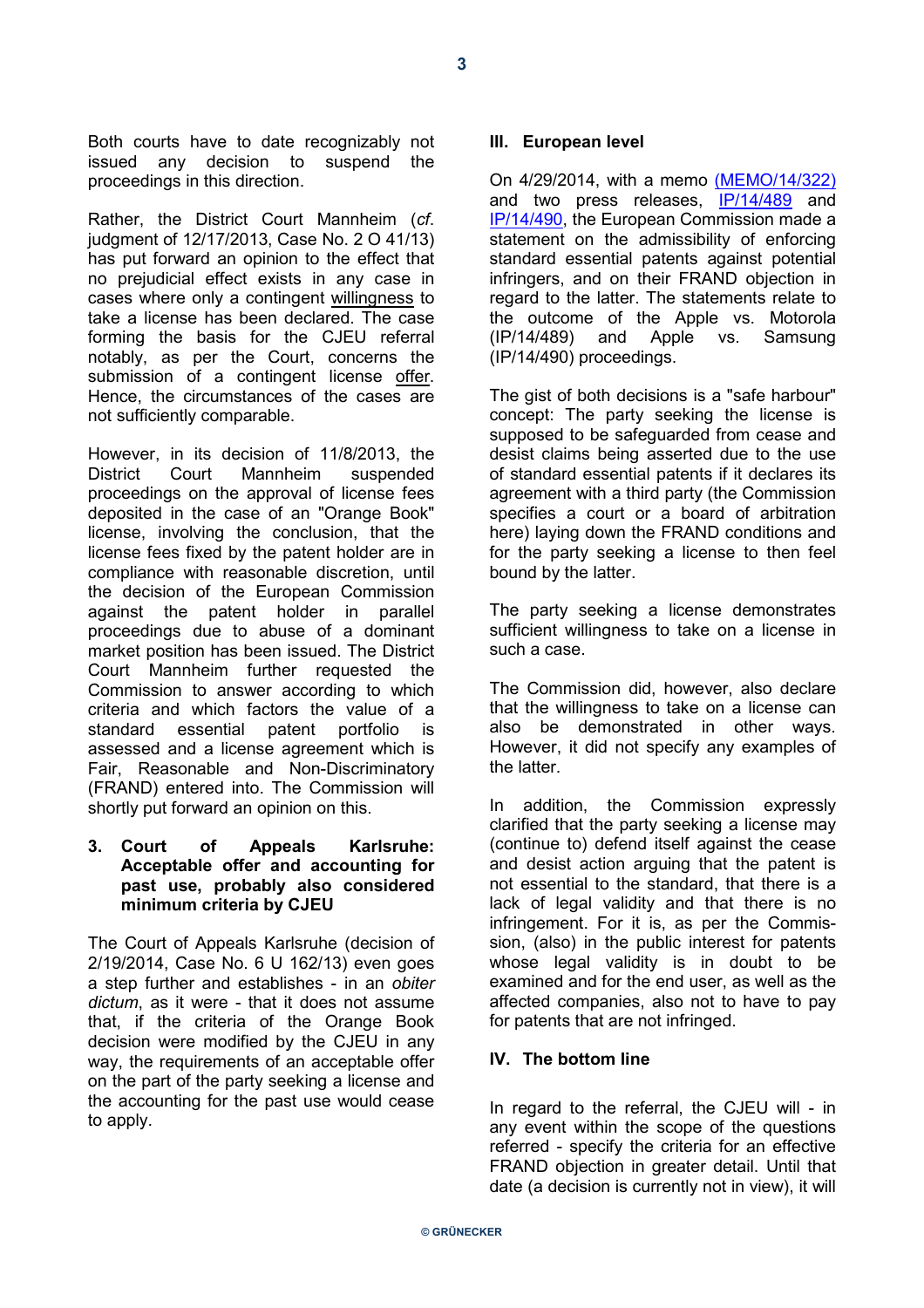be necessary to mostly meet the prerequisite of the "Orange Book" decision, in order to be successful with the corresponding argumentation.

Whether the strategy already emerging in practice, i.e. to refrain from asserting cease and desist claims, works out, in order to avoid a suspension being imposed by the Düsseldorf courts in any case, remains to be seen.

An acceptable offer and the billing for past use actions would have to be considered - in Karlsruhe and Mannheim - for an effective FRAND objection.

The Commission's "safe harbor" concept resembles the option that already exists in Germany following the "Orange Book" decision of a third party determining the conditions (*cf*. Sec. 315 German Civil Code (*BGB*)). As this option is already essentially recognized in Germany, no fundamental changes are to be expected. Much more fascinating, however, is the question of how, in light of the Commission decisions, the infringement courts and affected parties interpret the expression "willingness" to take a license. To be specific, there is no generally applicable, abstract definition of what constitutes such "willingness".